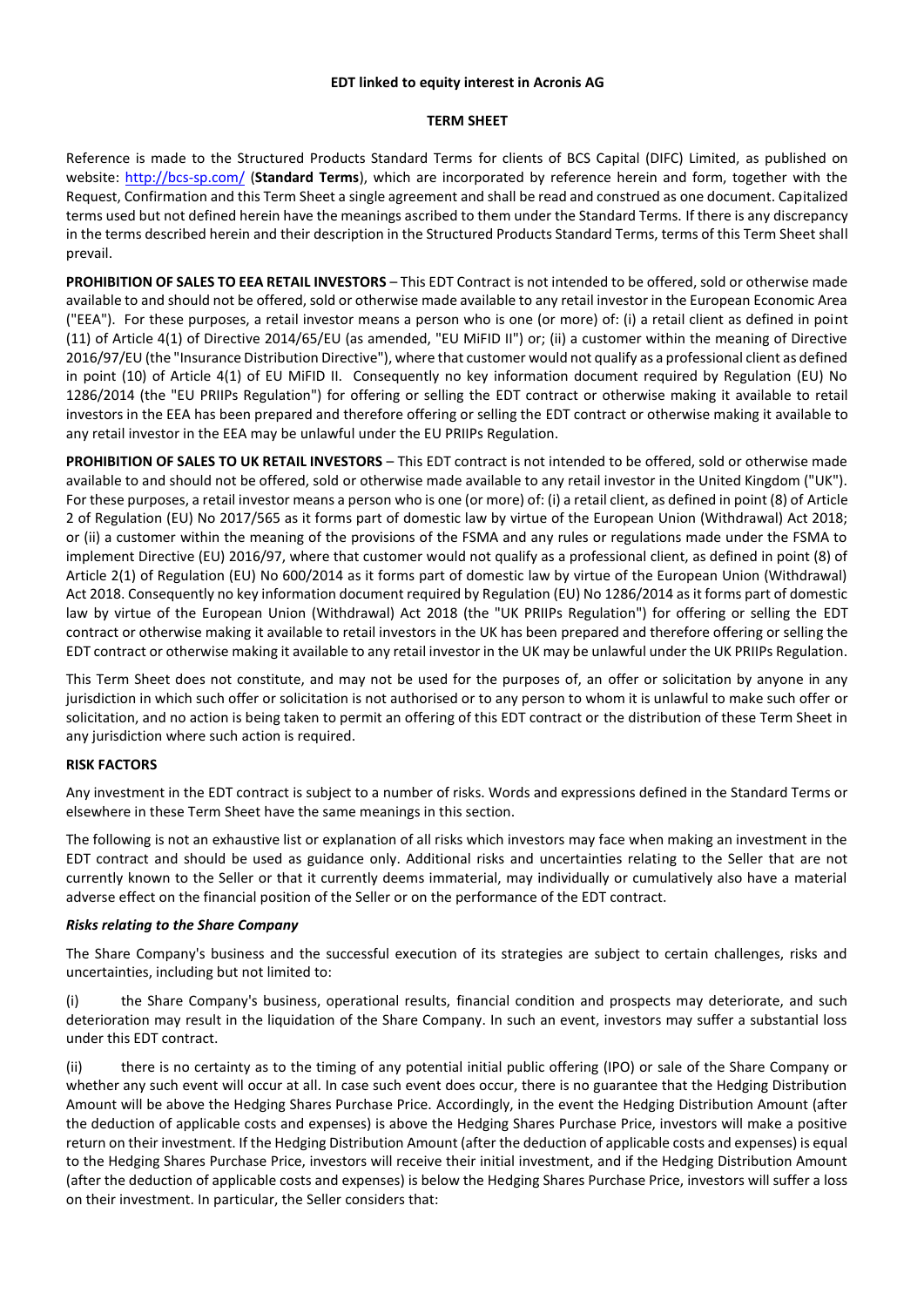(A) in a base case scenario, a liquidity event will occur in the next 18-24 months at a valuation which is higher than the current valuation of the Share Company;

(B) in a best case scenario, a liquidity event will occur in the next 18-24 months at a valuation which is more than 2 times higher than the current valuation of the Share Company; and

(C) in a worst case scenario, a liquidity event will not occur prior to the Scheduled Maturity Date.

The scenarios set out above represent the Seller's view as at the date hereof of what a base case, best case and worst case scenario may be but these are intended to be indicative and there is no guarantee that real-life events will match any of the above scenarios in practice.

If no liquidity event occurs prior to the Scheduled Maturity Date (or if an IPO has occurred but the Shares are subject to a lock-up period which would prevent their sale) then the Maturity Date of this EDT contract shall be automatically extended by one (1) calendar year. The Maturity Date of the EDT contract may be extended for this reason on more than one occasion.

### *Risks relating to this EDT contract*

#### *No secondary market*

The Seller does not intend to provide, nor to arrange for there to be provided, a secondary market providing Buyers with an opportunity to sell their EDT contracts. It is unlikely that a secondary market will develop for the EDT contracts, providing investors with an opportunity to dispose of their EDT contract. The more limited the secondary market, the more difficult it may be for the investors to realise the value of the EDT contracts.

### *Seller credit risk*

Buyers of the EDT contract are exposed to the credit risk of the the Seller. The maximum loss to an Buyer of the EDT contract is 100 per cent of their initial principal investment.

### *EDT contract linked to performance of Shares*

The final termination amount payable under the EDT contract on the Maturity Date or in the event of the early termination of the EDT contract shall be determined by the Seller by reference to the distribution amount that the Hedging Party would receive either (i) following the sale by the Hedging Party of the Hedging Shares that it holds, (ii) following the sale by the Hedging Investment Company of the Hedging Shares or (iii) in certain other circumstances (including, in certain circumstances, by reference to the sale price for Hedging Shares actually received by the Hedging Party). The market for the Shares may be highly illiquid and as a result the sale proceeds received for the Hedging Shares due to this illiquidity may be lower than their true and fair value.

The return on an investment under the EDT contract will be dependent upon, amongst other things, the value of the Shares. The EDT contract does not represent a proprietary interest in any Shares however (including, without limitation, in respect of any Hedging Shares) and Buyers shall solely have recourse to the Seller in respect of their investment under the EDT contract.

If the Hedging Distribution Amount is above the Hedging Shares Purchase Price after the deduction of certain costs and expenses referred to below, a Success Fee will be deducted from the termination amount that would otherwise be payable under the EDT contract, reducing Buyers' participation in the rise in value of the Shares.

An amount equal to any costs or expenses incurred by the Hedging Party in connection with its investment in the Hedging Investment Company or in connection with the Hedging Party purchasing or holding Hedging Shares prior to or in relation to their sale (including, without limitation, brokerage, custody, legal and other fees), will also be deducted from the termination amount that would otherwise be payable under the EDT contract;

In case the Scheduled Maturity Date is deferred more than once, the fifth anniversary of the Scheduled Maturity Date may be, in the sole discretion of the Seller, declared the Final Maturity Date, in such instance proceeds for calculation of the Hedging Distribution Amount for the unsold Hedging Shares may be deemed to be equal to USD 0.01 per Share.

#### *Transaction costs*

When the EDT contract is purchased or sold, several types of incidental costs (including transaction fees and commissions) may be incurred by a Buyer. These incidental costs may significantly reduce or even exclude the profit potential of the EDT contract. To the extent that additional, domestic or foreign, parties are involved in the execution of an order, including but not limited to domestic dealers or brokers in foreign markets, potential Buyers must take into account that they may also be charged brokerage fees, commissions and other fees and expenses of such parties. In addition to such costs directly related to the purchase of the EDT contract, potential Buyers should also take into account any ongoing costs that they may incur in holding the EDT contract. Investors should inform themselves about any additional costs that they may incur in connection with the purchase, existence or sale of the EDT contract before entering into it.

#### *Taxation related to the shares*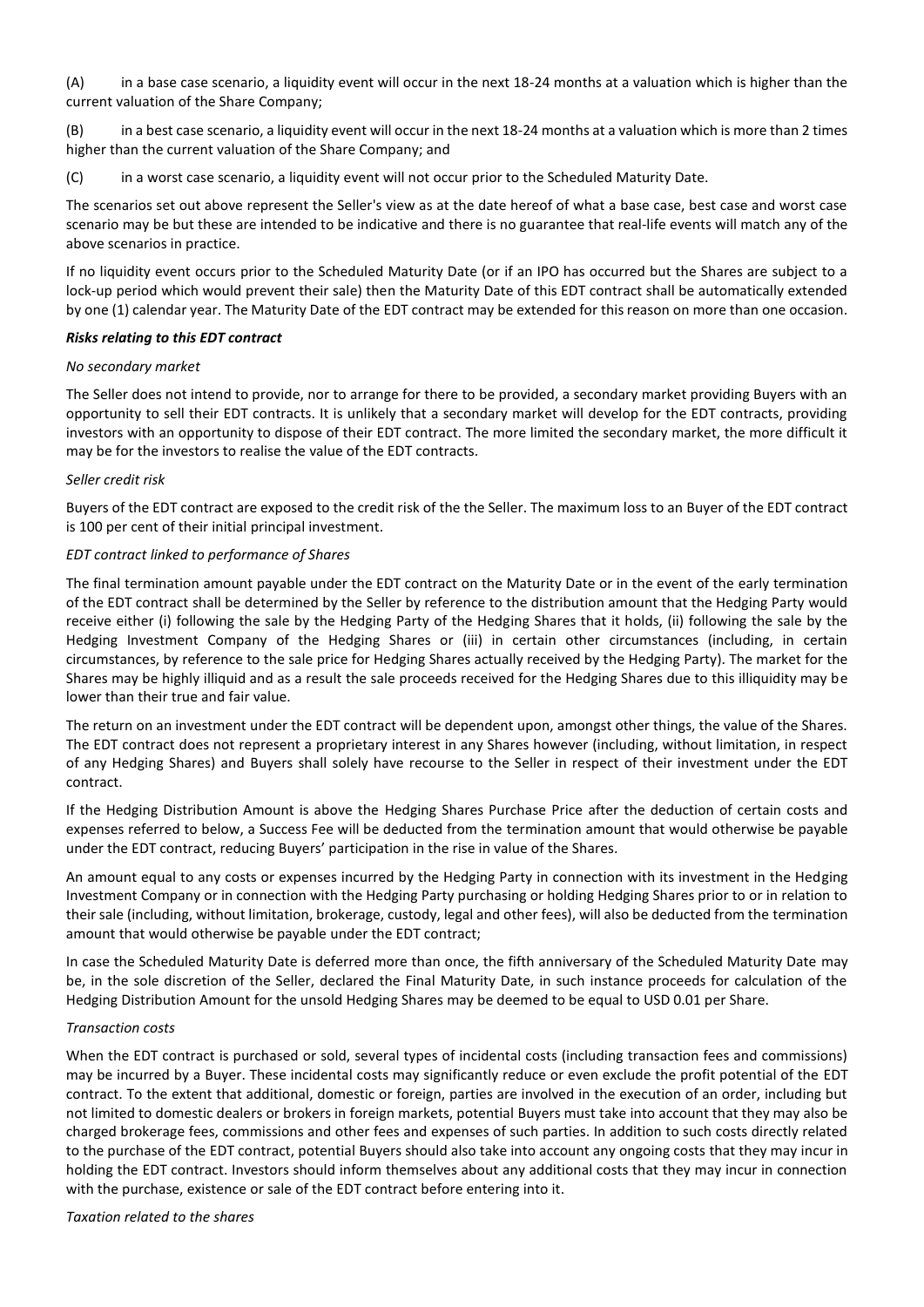The proceeds from the sale of the Hedging Shares may be subject to local taxes in Switzerland or elsewhere, which will (if applicable) reduce the Hedging Distribution Amount and, as a result, reduce the termination amount payable under the EDT contract. This may result in the EDT contract termination at less than (or substantially less than) par.

# **1. General**

| <b>Maturity Date:</b>                                       | April 20, 2027 (the Scheduled Maturity Date) provided, however that if:<br>an IPO Termination Event has not occurred prior to the Scheduled Maturity<br>(i)<br>Date; or<br>any lock-up period applicable to holders of the Shares (that would prevent the<br>(ii)<br>sale of the Shares) following an initial public offering of the Share Company has not<br>expired prior to the Scheduled Maturity Date; or<br>(iii)<br>this ETD contract has not otherwise been terminated prior to such date in<br>accordance with the other provisions of this Term Sheet,<br>the Maturity Date shall automatically be deferred until the date falling one calendar year<br>after the then current Scheduled Maturity Date (or the next following Business Day if<br>such day is not a Business Day). The Maturity Date may be deferred on more than one                                                                                                            |
|-------------------------------------------------------------|-----------------------------------------------------------------------------------------------------------------------------------------------------------------------------------------------------------------------------------------------------------------------------------------------------------------------------------------------------------------------------------------------------------------------------------------------------------------------------------------------------------------------------------------------------------------------------------------------------------------------------------------------------------------------------------------------------------------------------------------------------------------------------------------------------------------------------------------------------------------------------------------------------------------------------------------------------------|
|                                                             | occasion pursuant to this provision;                                                                                                                                                                                                                                                                                                                                                                                                                                                                                                                                                                                                                                                                                                                                                                                                                                                                                                                      |
| Buyer:                                                      | Principal;                                                                                                                                                                                                                                                                                                                                                                                                                                                                                                                                                                                                                                                                                                                                                                                                                                                                                                                                                |
| Seller                                                      | Brokercreditservice Structured Products Plc;                                                                                                                                                                                                                                                                                                                                                                                                                                                                                                                                                                                                                                                                                                                                                                                                                                                                                                              |
| Eligible Notional:                                          | The amount of Notional shall be the multiple of USD 86, but in any case not less than<br>USD 21,500;                                                                                                                                                                                                                                                                                                                                                                                                                                                                                                                                                                                                                                                                                                                                                                                                                                                      |
| <b>Hedging Party:</b>                                       | The Seller or any its affiliate;                                                                                                                                                                                                                                                                                                                                                                                                                                                                                                                                                                                                                                                                                                                                                                                                                                                                                                                          |
| Hedging Investment Company:                                 | A limited liability company, a limited partnership or a fund in which the Hedging Party<br>invests and which holds the Hedging Shares;                                                                                                                                                                                                                                                                                                                                                                                                                                                                                                                                                                                                                                                                                                                                                                                                                    |
| Shares:                                                     | Preferred or ordinary shares issued by the Share Company;                                                                                                                                                                                                                                                                                                                                                                                                                                                                                                                                                                                                                                                                                                                                                                                                                                                                                                 |
| Share Company:                                              | Acronis AG, a joint-stock company incorporated under the laws of Switzerland<br>(registration number (UID): CHE-115.925.597), address:<br>Rheinweg 9, 8200<br>Schaffhausen, Neuhausen am Rheinfall, Switzerland;                                                                                                                                                                                                                                                                                                                                                                                                                                                                                                                                                                                                                                                                                                                                          |
| <b>Hedging Shares:</b>                                      | An amount of Shares equal to 70,422, to be purchased or purchased by the Hedging<br>Party or the Hedging Investment Company on or prior to the April 20, 2022;                                                                                                                                                                                                                                                                                                                                                                                                                                                                                                                                                                                                                                                                                                                                                                                            |
| Hedging Shares Purchase Price:<br>Initial Price:            | Initial Price multiplied by number of Hedging Shares;<br>USD 86;                                                                                                                                                                                                                                                                                                                                                                                                                                                                                                                                                                                                                                                                                                                                                                                                                                                                                          |
| Reference Amount of Shares:<br>Hedging Distribution Amount: | The quotient of the Notional and Initial Price;<br>Aggregate sale proceeds or distribution received by the Hedging Party in respect of the<br>Hedging Shares, either directly or indirectly from the Hedging Investment Company,<br>following and in connection with the sale of the Hedging Shares, the liquidation of the<br>Share Company, the liquidation of the Hedging Investment Company itself or otherwise<br>(including, without limitation, in accordance with the process set-out at clause 3<br>"Automatic Early Termination" below). For the avoidance of doubt, the Hedging<br>Distribution Amount (i) will be net of all applicable local taxes if any and (ii) will be<br>expressed in USD (if required the Hedging Party or Hedging Investment Company (as<br>applicable) will convert the proceeds from the sale of the Hedging Shares or any other<br>amount used in calculation into USD at the exchange rate then available to it). |
|                                                             | Such proceeds may result from occurrence of combination of the events listed in clause<br>3 "Automatic Early Termination" below); and                                                                                                                                                                                                                                                                                                                                                                                                                                                                                                                                                                                                                                                                                                                                                                                                                     |
| <b>Final Termination Amount:</b>                            | such amount shall at all times comprise only of those proceeds or distribution, as<br>actually received by the Hedging Party.<br>Subject to clause 7 of this EDT contract, the (i) quotient of (a) the Hedging Distribution<br>Amount and (b) number of Hedging Shares, (ii) less (c) any Hedging Share Expenses and<br>(d) if the Hedging Distribution Amount (after the deduction of the amounts referred to<br>in (c) above) is higher than Hedging Shares Purchase Price, the Success Fee, (iii)<br>multiplied by the Reference Amount of Shares in respect of this EDT contract;                                                                                                                                                                                                                                                                                                                                                                     |
| <b>Hedging Share Expenses</b>                               | any costs or expenses incurred by the Hedging Party in connection with investing in and<br>maintaining its investment in the Hedging Investment Company or in connection with<br>the Hedging Shares, whether held by the Hedging Party or the Hedging Investment<br>Company, prior to or in relation to their sale (including, without limitation, brokerage,<br>custody, legal and other fees);                                                                                                                                                                                                                                                                                                                                                                                                                                                                                                                                                          |
| <b>Success Fee</b>                                          | means an amount equal to 20% of the amount by which the Final Termination Amount,<br>payable under this EDT contract (as applicable and, in each case, prior to the deduction<br>of the Success Fee and any tax paid) exceeds the Notional.                                                                                                                                                                                                                                                                                                                                                                                                                                                                                                                                                                                                                                                                                                               |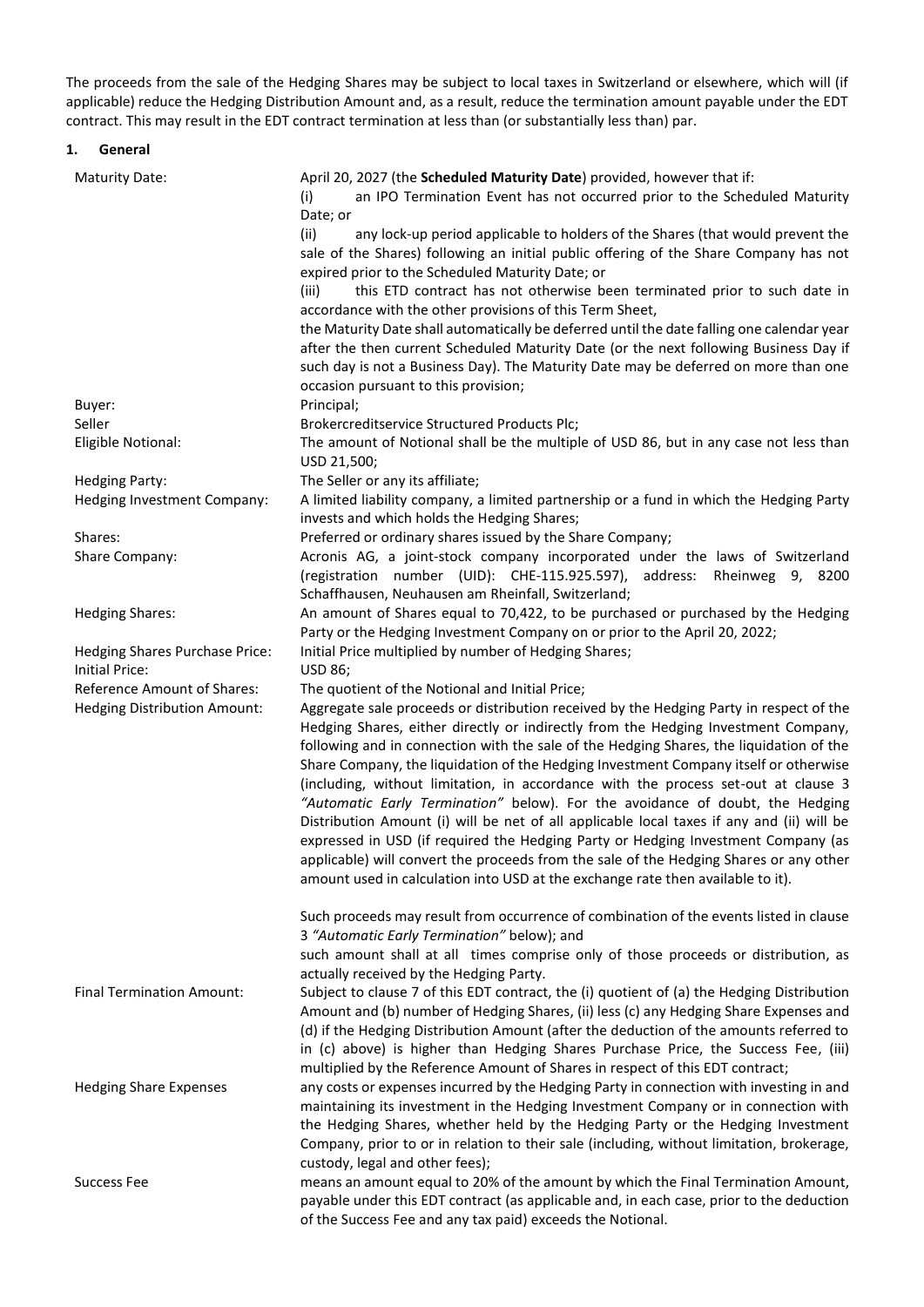# **2. Prepayment**

The Buyer shall pay to the Seller the Notional not later than the day following the Trade Date.

# **3. Automatic Early Termination**

This EDT contract shall be automatically terminated prior to the Maturity Date in the event that:

(i) the Shares are listed on a public exchange, including by way of an initial public offering, a merger with a special purpose acquisition company or a direct listing, any lock-up period applicable to the Shares (that would prevent the sale of the Shares) has expired and the Hedging Party has received, subject to clause 4 *"IPO Termination Procedure"* below, all cash proceeds or the physical delivery of the Hedging Shares from the Hedging Investment Company in connection therewith (an "**IPO Termination Event**");

(ii) the Seller determines that a Liquidation Event has occurred; or

(iii) the Hedging Party or Hedging Investment Company (as applicable) is obliged to sell the Hedging Shares due to any drag-along right or compulsory transfer provision under the constitutional documents of the Share Company, any shareholders' agreement or any other legal obligation to do so (a "**Drag-along Terminaton Event**"); or

(iv) (A) a right arises for the Hedging Party or the Hedging Investment Company (as applicable) to sell the Hedging Shares due to any tag-along right from which it benefits under the constitutional documents of the Share Company, (B) the Hedging Investment Company (to the extent it holds the Hedging Shares) requests instruction from the Hedging Party whether to exercise such right and (C) the sale price per Share is at least equal to the Initial Price multiplied by 2 (an "**Automatic Tag-along Termination Event**"); or

(v) the Hedging Party or the Hedging Investment Company (as applicable) sells the Hedging Shares on the secondary market in accordance with the instruction of the Hedging Party (to the extent the Hedging Shares are held by the Hedging Investment Company) if the sale price per share is equal to or more than Initial Price multiplied by 2; or

(vi) the Hedging Party or the Hedging Investment Company (as applicable) has the opportunity to sell the Hedging Shares during the IPO bookbuilding process in accordance with the constitutional documents of the Share Company or any shareholders' agreement.

In such a case the Contract shall be terminated by payment of the Final Termination Amount to the Buyer on the date falling five (5) Business Days following the determination of the Final Termination Amount by the Seller. For the avoidance of doubt, the Seller shall not be obligated to transfer any amount hereunder until all of the Hedging Shares were disposed of including pursuant to combination of events referred to in this clause.

# Where:

"**Liquidation Event**" means the insolvency, debt restructuring, winding-up and/or any other arrangements with creditors of the Share Company or Hedging Investment Company generally, or a liquidation merger, consolidation, acquisition or sale of voting control or sale of all or substantially all of the assets of the Share Company or Hedging Investment Company or any analogous event (including, without limitation, any event specified in the constitutional documents or shareholders agreements in respect of the Share Company or Hedging Investment Company that will result in the liquidation of the Share Company or Hedging Investment Company, as applicable).

## **4. IPO Termination procedure**

If an IPO Termination Event occurs and the Hedging Party holds the Hedging Shares directly or receives physical delivery of the Hedging Shares from the Hedging Investment Company in connection therewith, in order to determine the Hedging Distribution Amount, on one or more IPO Exchange Business Days falling after the Shares have been listed on the IPO Exchange for not less than 20 IPO Exchange Business Days, the Hedging Party shall sell on the IPO Exchange an amount of Hedging Shares on each such IPO Exchange Business Day equal to between 5% and 10% (as elected by the Hedging Party at its sole discretion) of the average daily trading volume of the Shares on the IPO Exchange on the preceding 20 IPO Exchange Business Days (or, if the amount of Hedging Shares remaining is less than this, the remaining Hedging Shares) until all Hedging Shares have been sold. If the Hedging Party is not the Seller, the Seller shall procure that the Hedging Party sells the Hedging Shares in accordance with the process set out above.

## Where:

"**IPO Exchange**" means the stock exchange on which the Share are listed in connection with the occurrence of an IPO Termination Event provided that if the Shares are listed on more than one stock exchange then the IPO Exchange shall be the stock exchange elected by the Hedging Party at its sole discretion;

"**IPO Exchange Business Day**" means any Scheduled Trading Day on which the IPO Exchange is open for trading during its regular trading session, notwithstanding the Exchange closing prior to its Scheduled Closing Time.

"**Scheduled Closing Time**" means, in respect of the IPO Exchange and an IPO Scheduled Trading Day, the scheduled weekday closing time of the IPO Exchange on such IPO Scheduled Trading Day, without regard to after hours or any other trading outside of the regular trading session hours; and

"**IPO Scheduled Trading Day**" means any day on which the IPO Exchange is scheduled to be open for trading during its regular trading session.

## **5. Impossibility to dispose the Hedging Shares or pay the Final Termination Amount**